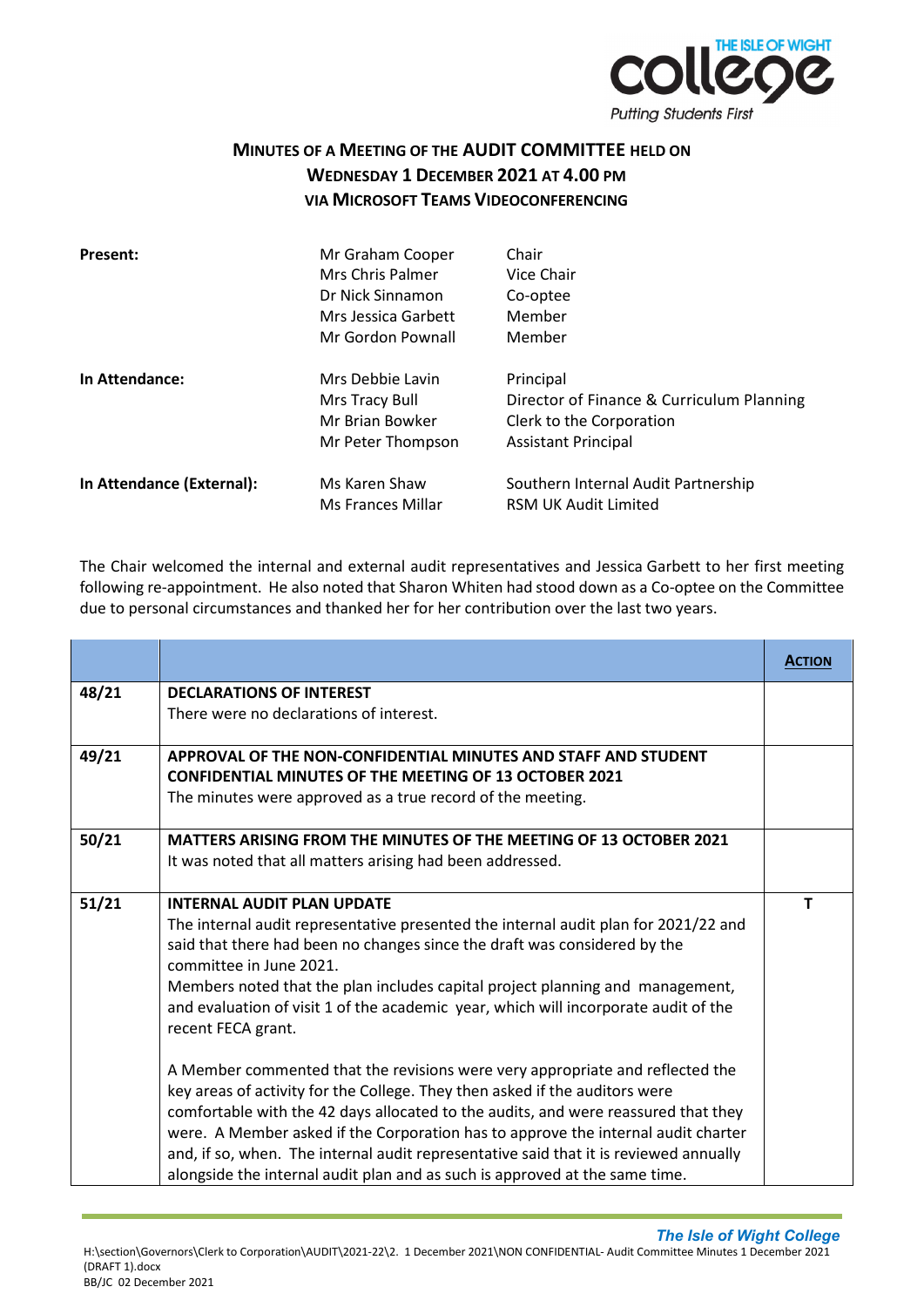| TB                                                                                                                                                                                                                                                                                                                                                                                                                                                                                                                                                                                                                                                                                                                                                                                                                                                                                                                                                                                                                                                                                                                                                                                                                                                                                                                                                                                                                                                                                                                                                                                                                                                                                                                                                                                                                                                                                                                                                                                                                                                                                                                                                                                          |
|---------------------------------------------------------------------------------------------------------------------------------------------------------------------------------------------------------------------------------------------------------------------------------------------------------------------------------------------------------------------------------------------------------------------------------------------------------------------------------------------------------------------------------------------------------------------------------------------------------------------------------------------------------------------------------------------------------------------------------------------------------------------------------------------------------------------------------------------------------------------------------------------------------------------------------------------------------------------------------------------------------------------------------------------------------------------------------------------------------------------------------------------------------------------------------------------------------------------------------------------------------------------------------------------------------------------------------------------------------------------------------------------------------------------------------------------------------------------------------------------------------------------------------------------------------------------------------------------------------------------------------------------------------------------------------------------------------------------------------------------------------------------------------------------------------------------------------------------------------------------------------------------------------------------------------------------------------------------------------------------------------------------------------------------------------------------------------------------------------------------------------------------------------------------------------------------|
|                                                                                                                                                                                                                                                                                                                                                                                                                                                                                                                                                                                                                                                                                                                                                                                                                                                                                                                                                                                                                                                                                                                                                                                                                                                                                                                                                                                                                                                                                                                                                                                                                                                                                                                                                                                                                                                                                                                                                                                                                                                                                                                                                                                             |
|                                                                                                                                                                                                                                                                                                                                                                                                                                                                                                                                                                                                                                                                                                                                                                                                                                                                                                                                                                                                                                                                                                                                                                                                                                                                                                                                                                                                                                                                                                                                                                                                                                                                                                                                                                                                                                                                                                                                                                                                                                                                                                                                                                                             |
| Clerk/TB                                                                                                                                                                                                                                                                                                                                                                                                                                                                                                                                                                                                                                                                                                                                                                                                                                                                                                                                                                                                                                                                                                                                                                                                                                                                                                                                                                                                                                                                                                                                                                                                                                                                                                                                                                                                                                                                                                                                                                                                                                                                                                                                                                                    |
| <b>Clerk</b>                                                                                                                                                                                                                                                                                                                                                                                                                                                                                                                                                                                                                                                                                                                                                                                                                                                                                                                                                                                                                                                                                                                                                                                                                                                                                                                                                                                                                                                                                                                                                                                                                                                                                                                                                                                                                                                                                                                                                                                                                                                                                                                                                                                |
|                                                                                                                                                                                                                                                                                                                                                                                                                                                                                                                                                                                                                                                                                                                                                                                                                                                                                                                                                                                                                                                                                                                                                                                                                                                                                                                                                                                                                                                                                                                                                                                                                                                                                                                                                                                                                                                                                                                                                                                                                                                                                                                                                                                             |
|                                                                                                                                                                                                                                                                                                                                                                                                                                                                                                                                                                                                                                                                                                                                                                                                                                                                                                                                                                                                                                                                                                                                                                                                                                                                                                                                                                                                                                                                                                                                                                                                                                                                                                                                                                                                                                                                                                                                                                                                                                                                                                                                                                                             |
| TB                                                                                                                                                                                                                                                                                                                                                                                                                                                                                                                                                                                                                                                                                                                                                                                                                                                                                                                                                                                                                                                                                                                                                                                                                                                                                                                                                                                                                                                                                                                                                                                                                                                                                                                                                                                                                                                                                                                                                                                                                                                                                                                                                                                          |
| The internal audit representative presented the internal audit report for the year<br>ended 31 July 2021. She reminded Members that, although not mandatory, the<br>College chose to commission an internal audit service that complies with public sector<br>internal audit standards. Regarding the audit outcomes, she said that of the 11 areas<br>reviewed, seven received Substantial assurance, four were considered Reasonable<br>and none were deemed Limited or No Assurance. Regarding follow-up work,<br>significant progress has been made in addressing issues raised and where weaknesses<br>have been identified or improvements recommended, actions have been swift and<br>the internal auditors have reported that "action plans have been implemented".<br>A question was asked for clarification regarding the number of areas audited and the<br>Director of Finance & Curriculum Planning was asked to make an amendment on<br>The Chair thanked the internal audit team for their work and the College staff involved<br>The Chair introduced this item and said that it reflected the significant amount of work<br>undertaken by the College during the last year. He drew attention to a few<br>amendments that needed to be addressed prior to finalising the report.<br>A question was then asked whether a reference was required in the report to sub<br>contracting and the Clerk agreed to liaise with the Director of Finance & Curriculum<br>The Committee RECOMMENDED the report to Corporation for APPROVAL.<br>The Director of Finance & Curriculum Planning took Members through the report and<br>reminded them that the accounting policies are used to prepare the accounts and are<br>A Member welcomed the level of assurance around the "going concern" provided by<br>the policy data. Clarification was then sought on subsequent expenditure on existing<br>fixed assets. This relates to where significant expenditure is incurred on tangible fixed<br>assets after initial purchase it is charged to income in the period it is incurred, unless<br>it increases the future benefits to the College, in which case it is capitalised and |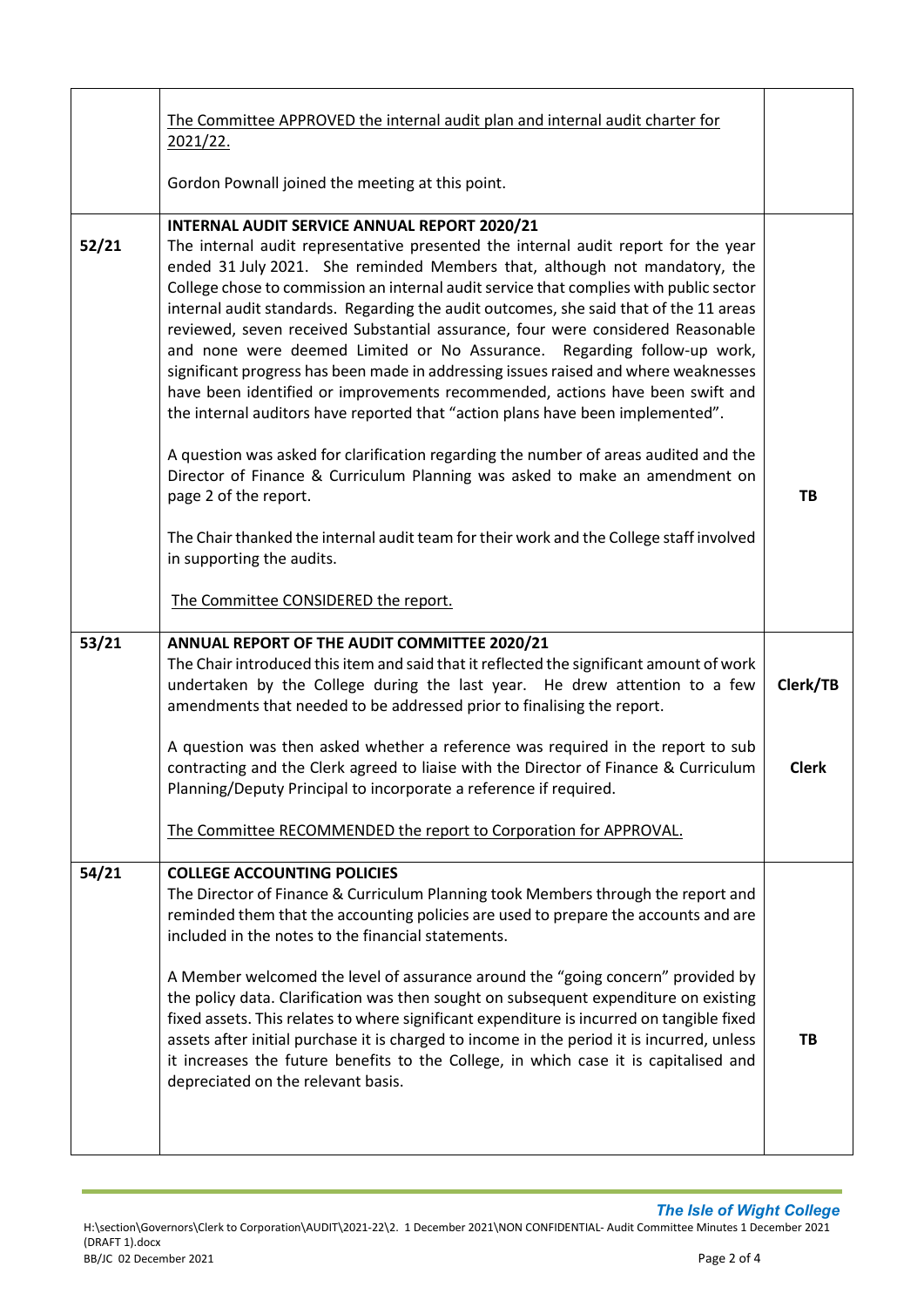|       | The Committee RECOMMENDED the College accounting policies to Corporation for                                                                                                                                                                                                                                                                                                                                                                                                                                                                                                                                                                                                                                                                                                                                                                                                                                                                                                                                                                                                                                                                                                     |              |
|-------|----------------------------------------------------------------------------------------------------------------------------------------------------------------------------------------------------------------------------------------------------------------------------------------------------------------------------------------------------------------------------------------------------------------------------------------------------------------------------------------------------------------------------------------------------------------------------------------------------------------------------------------------------------------------------------------------------------------------------------------------------------------------------------------------------------------------------------------------------------------------------------------------------------------------------------------------------------------------------------------------------------------------------------------------------------------------------------------------------------------------------------------------------------------------------------|--------------|
|       | APPROVAL.                                                                                                                                                                                                                                                                                                                                                                                                                                                                                                                                                                                                                                                                                                                                                                                                                                                                                                                                                                                                                                                                                                                                                                        |              |
| 55/21 | STATEMENT OF INTERNAL CONTROL AND CORPORATE GOVERNANCE<br>Members noted that there were very few updates in this annual statement. A<br>Member then suggested that the following could be added to the statement; at 1.5<br>the Annual Review of Governance and at 8.4.1 The Audit Committee.<br>The Committee CONSIDERED the report.                                                                                                                                                                                                                                                                                                                                                                                                                                                                                                                                                                                                                                                                                                                                                                                                                                            | BB/TB        |
| 56/21 | 2019/20 DRAFT FINANCIAL STATEMENTS<br>The Director of Finance & Curriculum Planning reminded Members that this was still<br>a draft document and then outlined the current financial position.<br>A Member congratulated the College on the excellent work undertaken to achieve<br>the current financial position. In response to a question, the external audit<br>representative said that the College had generally fared well compared to other<br>colleges and is probably ahead of many others in the sector. The Chair asked the<br>Director of Finance & Curriculum Planning to circulate her excellent summaries to all<br>Members of the Audit Committee (BB to liaise with TBaddendum to accounts cover<br>sheet ?).<br>The Vice Chair of the Audit Committee informed the meeting that the Chair of<br>Corporation will be unable to attend the December 2021 Corporation meeting and<br>therefore a resolution will be required recommending that the Chair signs the<br>accounts.                                                                                                                                                                                 | BB/TB        |
|       | The Committee CONSIDERED the report and RECOMMENDED the draft financial<br>statements 2019/20 to Corporation for APPROVAL.                                                                                                                                                                                                                                                                                                                                                                                                                                                                                                                                                                                                                                                                                                                                                                                                                                                                                                                                                                                                                                                       |              |
| 57/21 | <b>FINANCIAL STATEMENTS MANAGEMENT LETTER</b><br>The external audit representative introduced the report and said that RSM are<br>planning to issue an unqualified report. She continued by summarising the key<br>findings in connection with the audit of the financial statements of the College and its<br>subsidiary, including regularity reporting in respect of the year ended 31 July 2021. In<br>conclusion she said that the audit work is substantially complete and subject to the<br>successful resolution of outstanding matters, the audit team anticipate issuing an<br>unmodified audit opinion on the College's financial statements and an unmodified<br>regularity conclusion in line with the agreed timetable. She then thanked the Director<br>of Finance & Curriculum Planning and other members of the finance team for their<br>co-operation in ensuring an effective audit process.<br>The Chair asked a question regarding the "going concern", referring to the sentence<br>"we will review and challenge the Governors". He asked if RSM were comfortable<br>with the level of assurance received and the external audit representative said that |              |
|       | they were and they would be having a far more robust audit meeting if they were not.<br>The Clerk was asked to circulate the "FE Emerging Issues" to all Governors.                                                                                                                                                                                                                                                                                                                                                                                                                                                                                                                                                                                                                                                                                                                                                                                                                                                                                                                                                                                                              | <b>Clerk</b> |
|       | The Committee CONSIDERED the report.                                                                                                                                                                                                                                                                                                                                                                                                                                                                                                                                                                                                                                                                                                                                                                                                                                                                                                                                                                                                                                                                                                                                             |              |
| 58/21 | LETTER OF REPRESENTATION                                                                                                                                                                                                                                                                                                                                                                                                                                                                                                                                                                                                                                                                                                                                                                                                                                                                                                                                                                                                                                                                                                                                                         |              |

*The Isle of Wight College*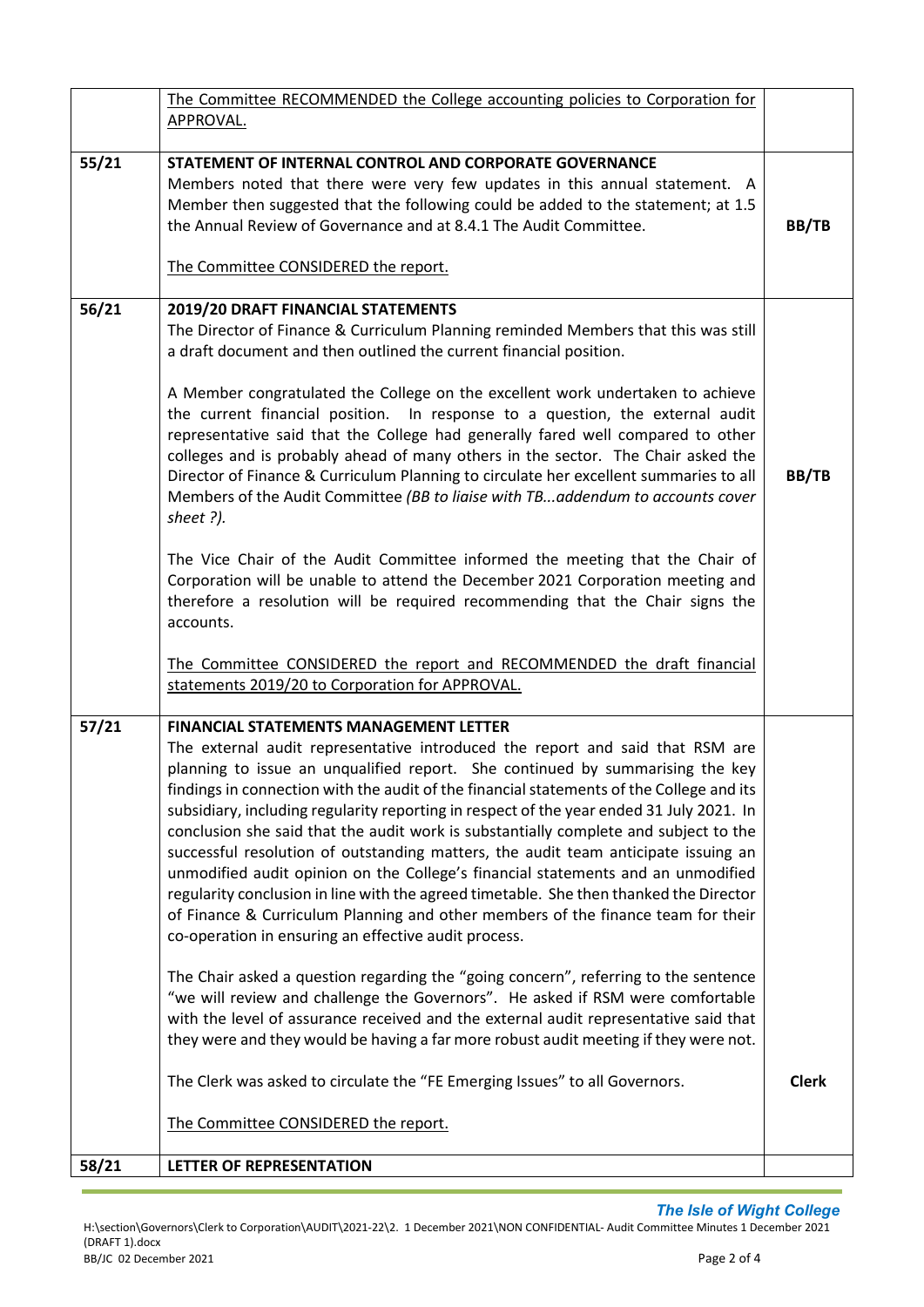|       | Members considered the report and noted that the letter of representation is a formal<br>statement to the auditors about the basis on which the College has prepared the<br>accounts. Members noted that the letter of representation for both the College and<br>Delamite Limited are attached to the report.                                                                                                                                                                                                                                                                                                    |    |
|-------|-------------------------------------------------------------------------------------------------------------------------------------------------------------------------------------------------------------------------------------------------------------------------------------------------------------------------------------------------------------------------------------------------------------------------------------------------------------------------------------------------------------------------------------------------------------------------------------------------------------------|----|
|       | The Committee CONSIDERED the letter of representation and RECOMMENDED it to<br>Corporation for APPROVAL.                                                                                                                                                                                                                                                                                                                                                                                                                                                                                                          |    |
| 59/21 | <b>EDUCATION AND SKILLS FUNDING AGENCY FINANCE RECORD</b><br>The Director of Finance & Curriculum Planning informed Members that the document<br>looked very different to previous years as it reflected a revised format to replicate the<br>new College Financial Forecasting Return model's format. She reminded Members<br>that there may be minor amendments to the current version.<br>The Principal asked if the checks and balance work had been undertaken and                                                                                                                                           |    |
|       | Members noted that it was in hand.<br>The Committee CONSIDERED the report and RECOMMENDED it to Corporation for<br>APPROVAL.                                                                                                                                                                                                                                                                                                                                                                                                                                                                                      |    |
| 60/21 | SELF-ASSESSMENT QUESTIONNAIRE FOR REGULARITY AUDIT<br>Members noted the report and the Director of Finance & Curriculum Planning was<br>asked to consider aligning the layout on page 3 and possibly including reference to<br>the annual governance review, the Audit Committee and Corporation meetings as<br>additional evidence sources. Also, on page 5, a suggestion was made to include a<br>reference to the Governors' annual renewal of their Declaration of Eligibility and<br>Register of Interests as further evidence.<br>The Committee CONSIDERED the report and RECOMMENDED it to Corporation for | TB |
| 61/21 | RATIFICATION.<br>DISCUSSION WITH AUDITORS WITHOUT MANAGEMENT PRESENT (if required)<br>No discussion required.                                                                                                                                                                                                                                                                                                                                                                                                                                                                                                     |    |
| 62/21 | DELAMITES LIMITED: FINANCIAL STATEMENTS 2020/21                                                                                                                                                                                                                                                                                                                                                                                                                                                                                                                                                                   |    |
|       | The Committee CONSIDERED the report and RECOMMENDED it to Corporation for<br>APPROVAL.                                                                                                                                                                                                                                                                                                                                                                                                                                                                                                                            |    |
| 63/21 | <b>DELAMITES LIMTED: LETTER OF SUPPORT</b>                                                                                                                                                                                                                                                                                                                                                                                                                                                                                                                                                                        |    |
|       | The Committee RECOMMENDED the report to Corporation for APPROVAL and<br>SIGNATURE.                                                                                                                                                                                                                                                                                                                                                                                                                                                                                                                                |    |
| 64/21 | <b>FREEDOM OF INFORMATION POLICY</b>                                                                                                                                                                                                                                                                                                                                                                                                                                                                                                                                                                              |    |
|       | The Committee APPROVED the Freedom of Information policy, noting that there were<br>no amendments to the previous version.                                                                                                                                                                                                                                                                                                                                                                                                                                                                                        |    |
| 65/21 | <b>ANY OTHER BUSINESS</b>                                                                                                                                                                                                                                                                                                                                                                                                                                                                                                                                                                                         |    |
|       |                                                                                                                                                                                                                                                                                                                                                                                                                                                                                                                                                                                                                   |    |